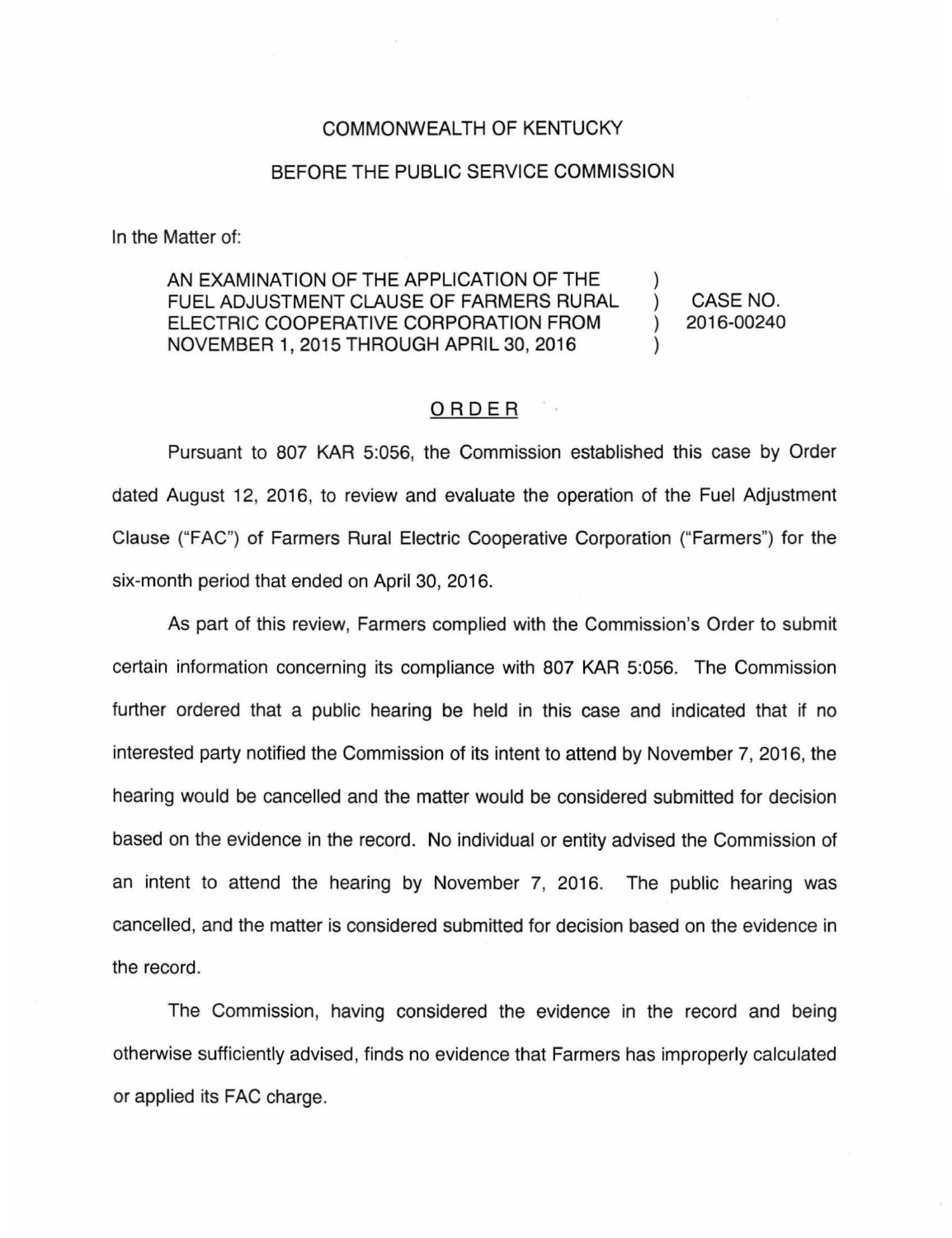IT IS THEREFORE ORDERED that the charges and credits applied by Farmers through the FAC for the period November 1, 2015, through April 30, 2016, are approved.

## By the Commission



ATTEST:

<u>Falina K. Madhew</u>